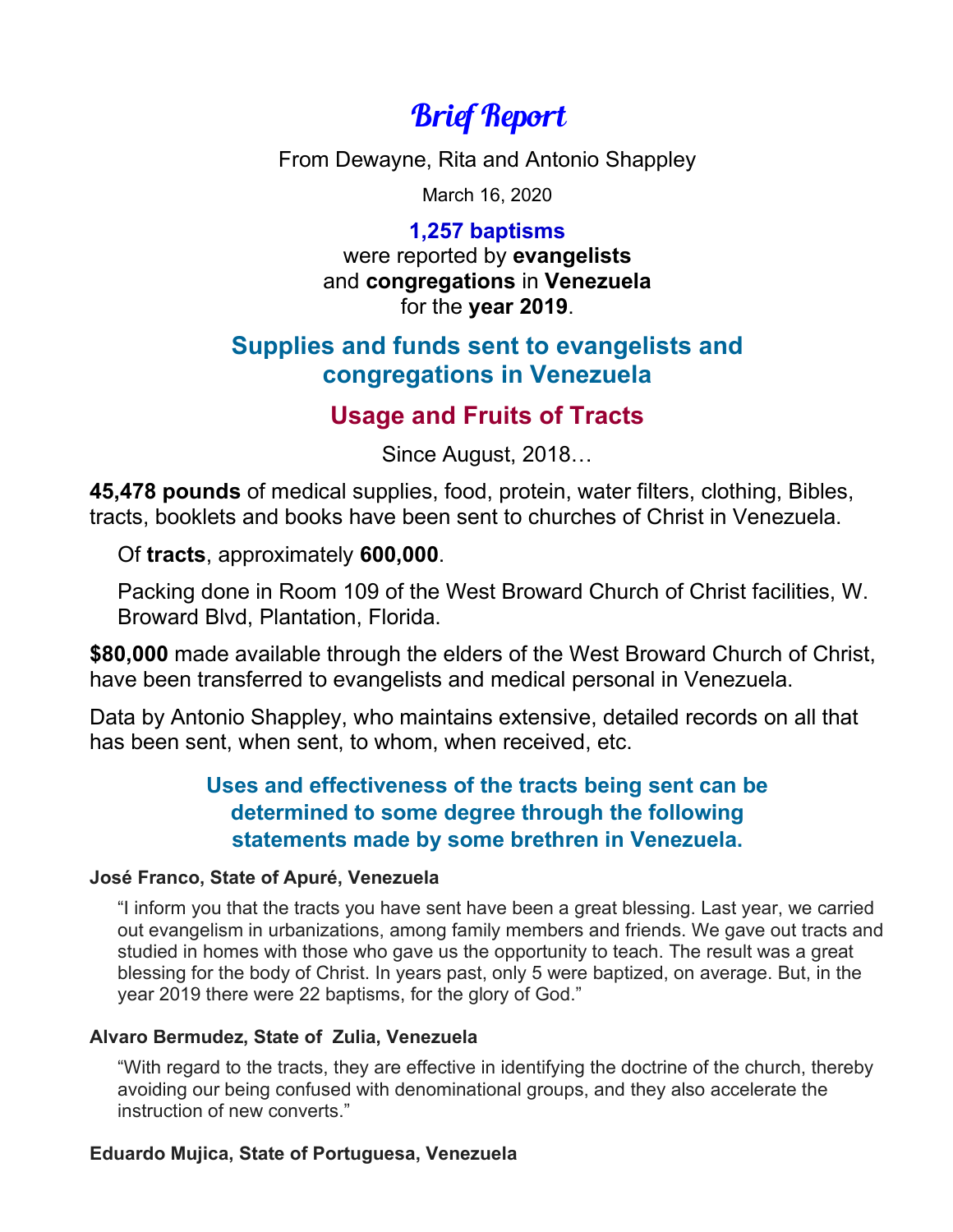"The tracts have been very good for us, with positive results. We stamp our identify and telephone numbers on them. We have received calls to go and study with people that have liked the subjects of the tracts. They are a very useful tool for those of our congregation who evangelize. At the present, we are having some visitors who have been contacted through the tracts."

#### **Clemente González, State of Aragua, Venezuela**

"In our case, the tracts have been very helpful and we always distribute them in our evangelistic works, as well as through a tract rack. Last year, we had 14 baptisms. We distribute the tracts throughout the year in evangelistic trips every 15 days and in gospel meetings, of which we had three."

#### **Gustavo Salazar, State of Sucre, Venezuela**

"For those of us in the church here, the tracts have been very useful for evangelism. It would be very costly for us to obtain printed material like this. Since you began sending the tracts, they have been very effective in gospel meetings and in activities of the church. Some are for those already converted, and are very much needed. We had a recent baptism that was the fruit of the tracts, which complemented the preaching we did. The man had some of the tracts we had given him. We then had a meeting with him, and he began to ask questions regarding subjects taught in the tracts. He had been a Catholic all his life."

#### **Jorge Carvalho, State of Sucre, Venezuela**

"The tracts have been a great blessing for the expansion of the gospel wherever they have been taken. The information they contain is very clear and simple. Due to the high cost of producing a tract in Venezuela, I dare say they are the only Biblical material the churches in Venezuela have been able to use to share the Word of God with the unconverted."

#### **Enrique Moreno**

"The tracts are producing very good results. They are being used in evangelistic activities and as studies for the congregation."

If we project that the tracts sent played a roll in the conversion of 10% of the 1,257 baptized last year in Venezuela, that would be 126 souls they helped find the road of salvation, and begin to travel it.

Since your contributions make possible the printing of the tracts, booklets and books (For example, McGarvey's Commentary on Acts, in Spanish), you, thus, participate in the evangelization of Venezuela and the edification of the converted. We are all grateful, every day, for your vital collaboration.

#### Dewayne

Attached are 4 photographs of baptisms in Venezuela. The fifth is of the Barinas congregation, with an average of about 500 attending on Sunday mornings.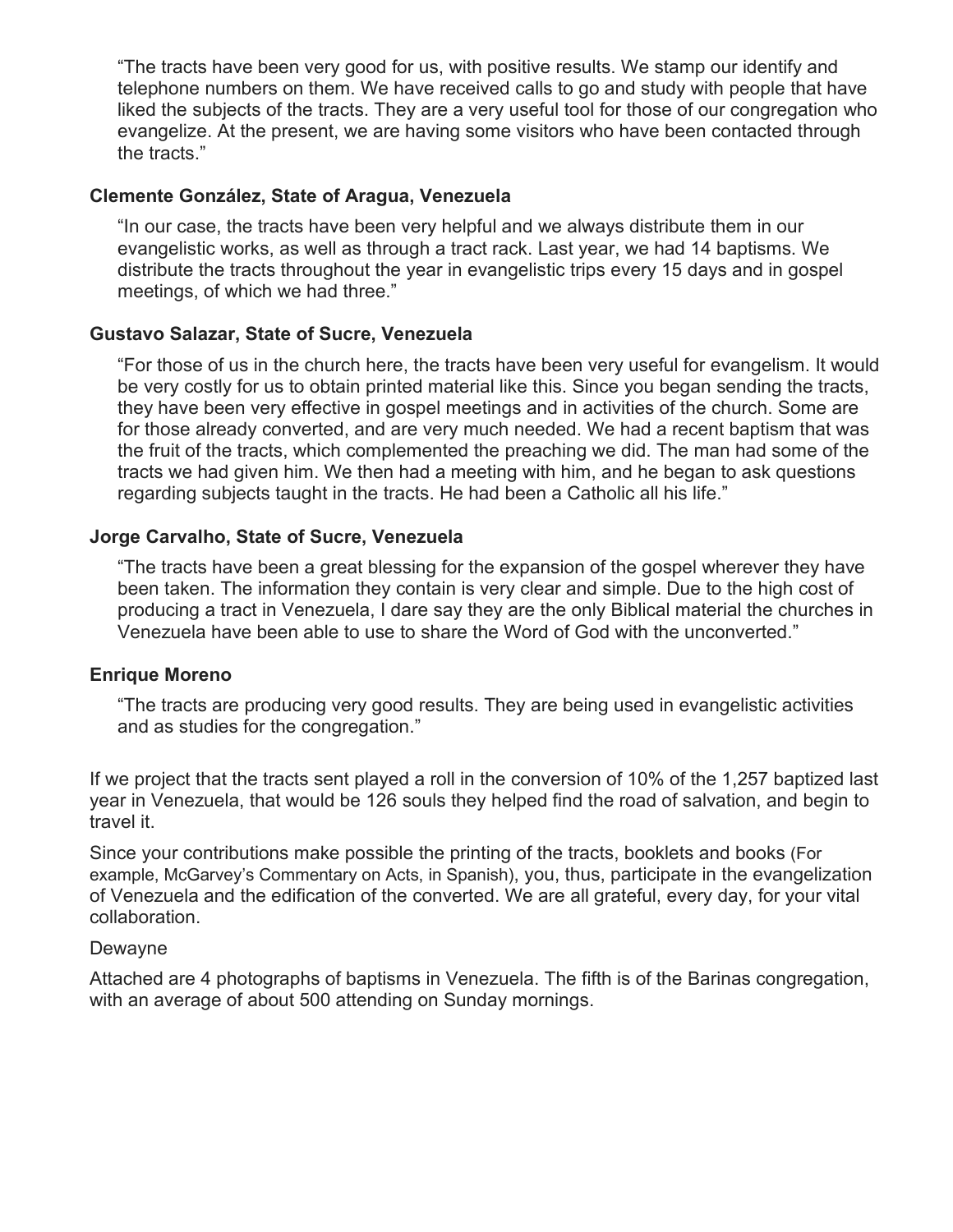